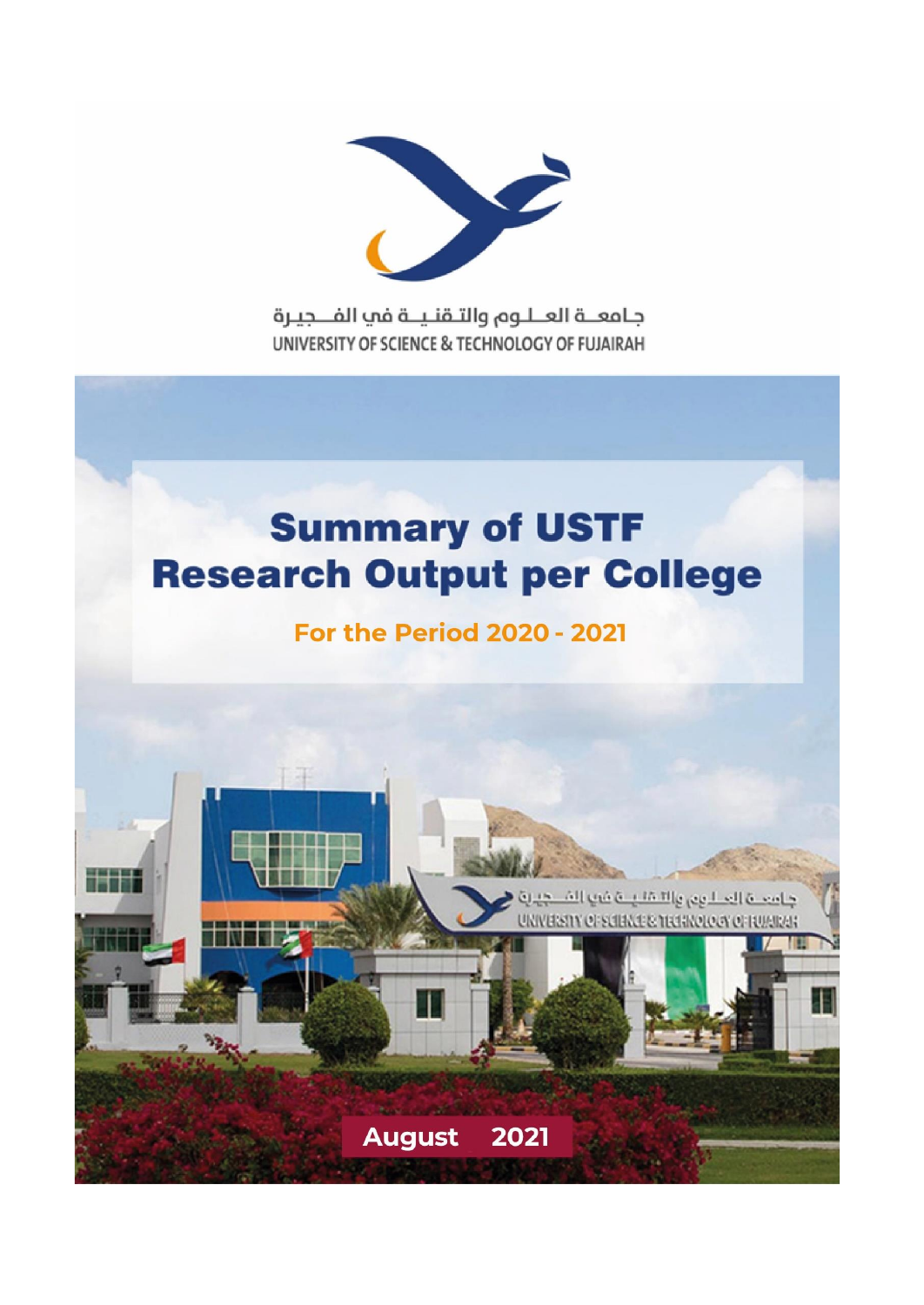

جامعــة العــلـوم والتـقنـيــة في الفـــجيـرة UNIVERSITY OF SCIENCE & TECHNOLOGY OF FUJAIRAH

# **University of Science and Technology of Fujairah (USTF) Research Per College for Academic Year 2020-2021**

# **I. Published Scientific Work**

## **A. Published Books**

### **College of Dentistry**

1. **Asmaa Y. Harhash, G. Elzayat, H. A. Ahmed** (2020). THE FINE ART OF DENTISTRY A SPECIALIZED GUIDE FOR CHANGING SMILE. Hamd printing house.

## **B. Published Book Chapters**

### **College Engineering and Information Technology**

**1. El-Messiry, H., Khaled, H., Maher, A., Ahmed, A., & Hussian, F.** (2022). Real-Time Crack Detection Using ROV. In Intelligent Computing (pp. 922-929). Springer, Cham. [https://link.springer.com/chapter/10.1007/978-3-030-80119-9\\_61](https://link.springer.com/chapter/10.1007/978-3-030-80119-9_61)

# **C. Published Journal Articles**

### **College of Business Administration**

- 1. **Sisodia, G. S., Ibanez, A., & Venugopalan, M.** (2021). The inconsistent effect of foreign exchange earnings on economic development of Fiji: the strategies and long run relationship through vector error correction modelling. International Journal of Economic Policy in Emerging Economies, 14(1), 101-117. https://www.inderscienceonline.com/doi/abs/10.1504/IJEPEE.2021.111942
- 2. **Ibanez, A., & Sisodia, G. S.** (2020). The role of culture on 2020 SARS-CoV-2 Country deaths: a pandemic management based on cultural dimensions. GeoJournal, 1-17. https://link.springer.com/article/10.1007/s10708-020-10306-0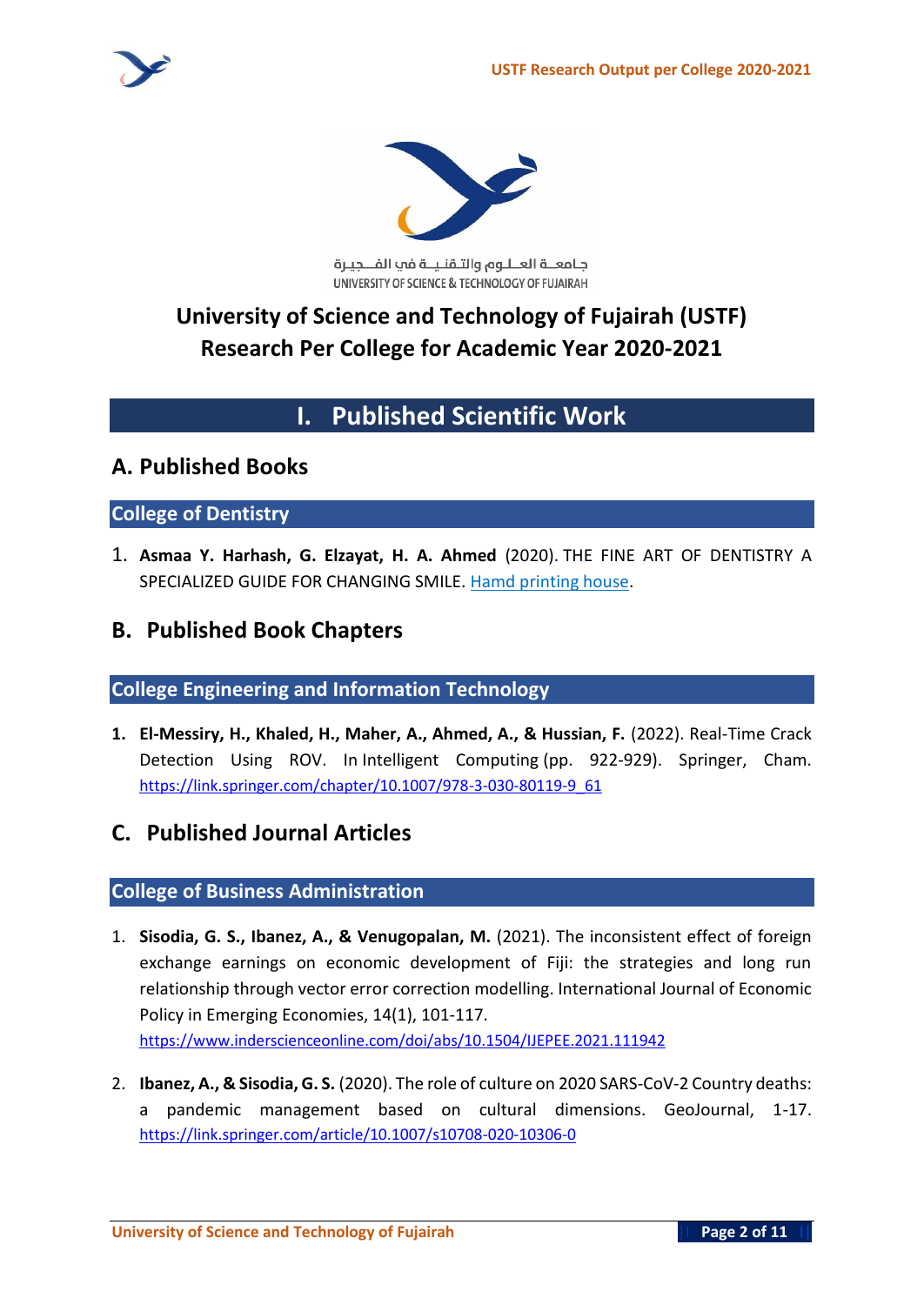

- 3. **Azza H E. (2020),** Investigations of Sound and Carious Dentin Using Ultrasound Velocity and Scanning Electron Microscopy-An In-vitro Study. Adv Dent & Oral Health. 2020; 13(3): 555862.DOI:10.19080/ADOH.2020.13.555862 <https://juniperpublishers.com/adoh/ADOH.MS.ID.555862.php>
- 4. **Ergieg, S. M. O., Sudhir, V. R., Shibu, T. O.,** Fanas, S. A., **& Ashok, M.** (2020). The mean overjet in libyan children and the relationship between increased overjet and incisors trauma. Indian Journal of Dental Research, 31(6), 967. <https://www.ijdr.in/text.asp?2020/31/6/967/311653>
- 5. **Khan, A. U., Khan, E.,** Ghaffar, A., & Ali, M. (2021). The ASSOCIATION OF DEMOGRAPHIC VARIABLES WITH EARLY RECOVERY AFTER CORONARY ARTERY BYPASS GRAFTING AT CARDIAC CARE PUBLIC HOSPITAL, KARACHI. Journal of Liaquat University of Medical & Health Sciences, 20(2), 116-121. http://ojs.lumhs.edu.pk/index.php/jlumhs/article/view/473
- 6. **Prabhu Manickam Natarajan, Asok Mathew2, Vijay Bhavrao Desai3 , Shibu Thomas4 , Eyas Abuhijleh5 , S. Srinivasan6.** (2020). Forensic Odontology-A Review. Indian Journal of Forensic Medicine & Toxicology, 14(4), 4143-4147. https://doi.org/10.37506/ijfmt.v14i4.12290
- 7. **Mathew, A., Sadiq, R. M., Ergieg, S., al Shayeb, M., Abuhijleh, E., Varma, S. R., & Thomas, S.** (2020). Pre–treatment implant CBCT Analysis of Anterior Mental Loop Length, Lingual Concavity and Inclination of Alveolar Ridge in the Mandible–A UAE Study. Indian Journal of Forensic Medicine & Toxicology, 14(4), 4181. [https://www.researchgate.net/profile/Asok-Mathew](https://www.researchgate.net/profile/Asok-Mathew/publication/346521803_Pre_-treatment_implant_CBCT_analysis_of_anterior_mental_loop_length_lingual_concavity_and_inclination_of_alveolar_ridge_in_the_mandible_-_A_UAE_study/links/5fc611e8a6fdcce952696ef6/Pre-treatment-implant-CBCT-analysis-of-anterior-mental-loop-length-lingual-concavity-and-inclination-of-alveolar-ridge-in-the-mandible-A-UAE-study.pdf)
- 8. **Patait, M., Chaudhari, V., Mathew, A., Mangrolia, R., & Ahire, M.** (2020). Cementoossifying fibroma: Case report. International Journal of Applied Dental Sciences 2020; 6(4): 215-218.

<https://www.oraljournal.com/pdf/2020/vol6issue4/PartD/6-3-88-679.pdf>

- 9. **Varma, S. R., Al Saegh, M. A., Elsubeihi, E. S., Mathew, A., Mageet, A., Aleiss, A. E., ... & Chayeb, F.** (2020). Clinical Findings and Management of a Rare Case of Multivariate Type of Dentinal Dysplasia: A Case Report. Journal of International Dental and Medical Research, 13(4), 1548-1553. [https://www.researchgate.net/profile/Adil-Mageet/publication/348034190](https://www.researchgate.net/profile/Adil-Mageet/publication/348034190_Rare_multivariate_type_of_dentinal_dysplasia_Volume_13_Number_4_2020_Page_1548_Clinical_Findings_and_Management_of_a_Rare_Case_of_Multivariate_Type_of_Dentinal_Dysplasia_A_Case_Report/links/5fed6edca6fdccdcb81b0900/Rare-multivariate-type-of-dentinal-dysplasia-Volume-13-Number-4-2020-Page-1548-Clinical-Findings-and-Management-of-a-Rare-Case-of-Multivariate-Type-of-Dentinal-Dysplasia-A-Case-Report.pdf)
- 10. **Al-Shekhli, A. A. R., & Aubi, I. A. A. (2020).** The Effects of Polishing and Home Bleaching on Surface Roughness of Composites. Journal of International Dental & Medical Research, 13(3). [https://web.p.ebscohost.com/abstract?direct=true&profile](https://web.p.ebscohost.com/abstract?direct=true&profile=ehost&scope=site&authtype=crawler&jrnl=1309100X&AN=146412167&h=wNRISR7n1re1vfWrUKcvMBeVPbGydwdGVZvgRkodSp3h%2fww0POzwX24k3nINNxlYDwKjVMeDlCVNBQ8mzS6gKw%3d%3d&crl=c&resultNs=AdminWebAuth&resultLocal=ErrCrlNotAuth&crlhashurl=login.aspx%3fdirect%3dtrue%26profile%3dehost%26scope%3dsite%26authtype%3dcrawler%26jrnl%3d1309100X%26AN%3d146412167)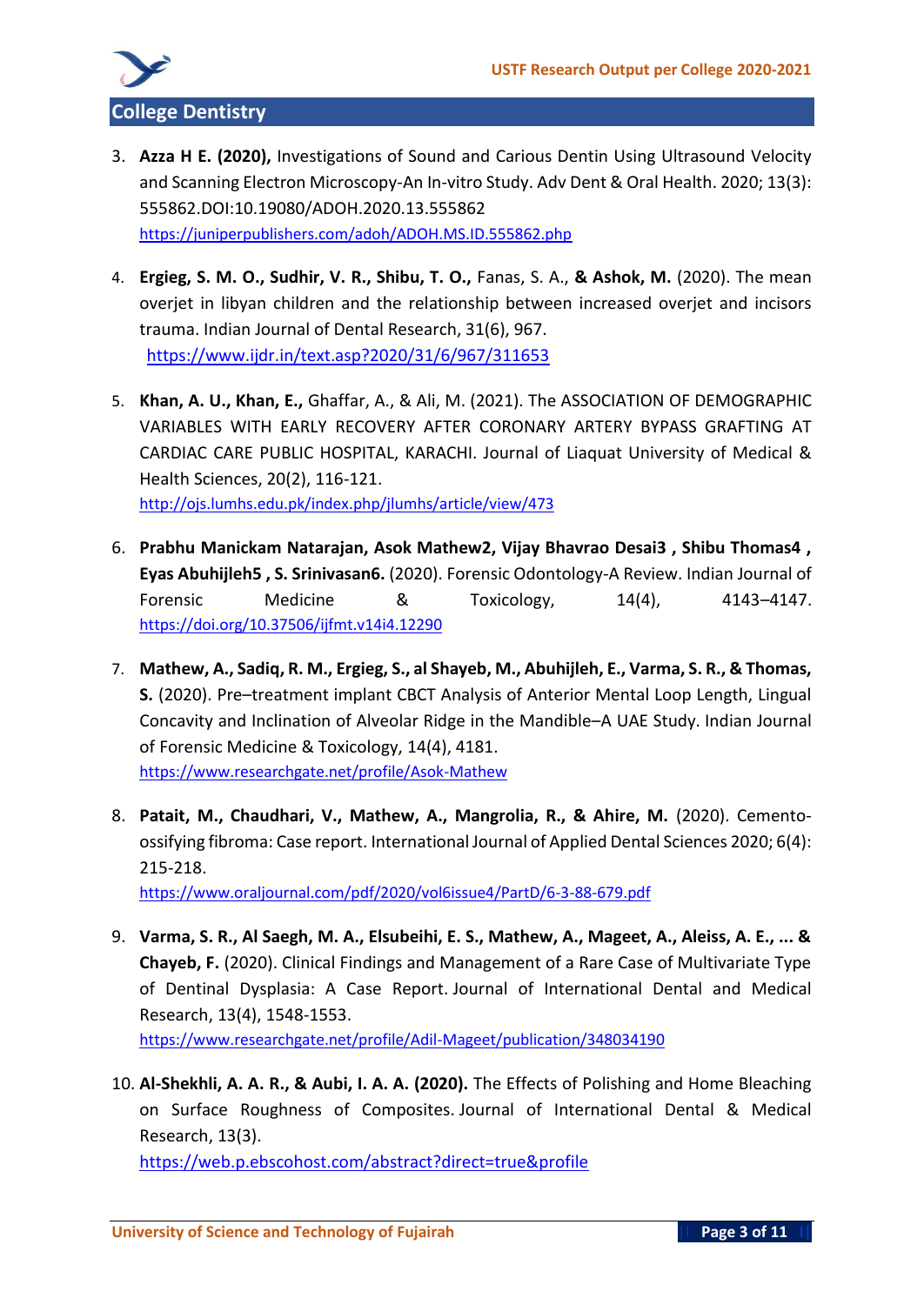

11. **Al-Shekhli, A. A. R. (2020).** Evaluation of Cyclic Fatigue Resistance of Different Rotary Endodontic File Systems. Journal of International Dental and Medical Research, 13(3), 849-853.

[https://www.proquest.com/openview1036416](https://www.proquest.com/openview/bbddb0f833a2b46cd6eaec29ccf88d6f/1?pq-origsite=gscholar&cbl=1036416)

12. **Jaber, A. A., Alshame, A. M., Abdalla, K. O., & Natarajan, P. M.** (2021). The Association between Teeth Loss and Oral Health Problems. Indian Journal of Forensic Medicine & Toxicology, 15(1), 1893.

[https://www.researchgate.net/profile/Khaled-Salem-16](https://www.researchgate.net/profile/Khaled-Salem-16/publication/351015042_The_Association_between_Teeth_Loss_and_Oral_Health_Problems/links/607f7e8e907dcf667bb113a1/The-Association-between-Teeth-Loss-and-Oral-Health-Problems.pdf)

13. Eid Abdelmagyd, H. A., **Natarajan, P. M.,** & Moustafa Elsayed, W. S. (2021). Evaluation of Halitosis and Sialometry in Emirati Diabetic Patients before and after Periodontal Treatment. Indian Journal of Forensic Medicine & Toxicology, 15(2). [https://web.s.ebscohost.com/abstract?direct=true&profile](https://web.s.ebscohost.com/abstract?direct=true&profile=ehost&scope=site&authtype=crawler&jrnl=09739122&AN=150862552&h=QmfhOOOT1wmV5U4aRLFCSEdw5YTs2FEHqBQDXsb4ipt6hzZTEvwDZInYY5k51OCDMcEy8QblH8ltXJkZ%2foJ6Gw%3d%3d&crl=c&resultNs=AdminWebAuth&resultLocal=ErrCrlNotAuth&crlhashurl=login.aspx%3fdirect%3dtrue%26profile%3dehost%26scope%3dsite%26authtype%3dcrawler%26jrnl%3d09739122%26AN%3d150862552)

**College Engineering and Information Technology**

- 14. **Majid, A. (2021).** Relaxing method in the evaluation of MPPT of photovoltaic cells based on MIT modeling. Mathematical Modelling of Engineering Problems, Vol. 8, No. 1, pp. 158- 164.<https://doi.org/10.18280/mmep.080120>
- **15. Majid, A. (2021).** The evaluation of wind energy based on the inherent nature of wind speed assessment at Fujairah (UAE). Instrumentation Mesure Métrologie, Vol. 20, No. 3, pp. 121-130. <https://doi.org/10.18280/i2m.200301>
- 16. **Majid, A. (2021).** Economic planning of the operation of PV-connected distribution network using a probabilistic model for extending the network lifetime. International Journal of Sustainable Development and Planning, Vol. 16, No. 1, pp. 97-103. <https://doi.org/10.18280/ijsdp.160110>
- 17. **Majid, A. J. (2020**). SCENARIOS OF LIFETIME EXTENSION ALGORITHMS FOR WIRELESS AD HOC NETWORKS. International Journal of Computer Networks & Communications (IJCNC) Vol.12, No.6, November 2020. <https://d1wqtxts1xzle7.cloudfront.net/65361617/12620cnc06->
- 18. **Majid, A. (2020).** Reliability and failure rate evaluation of lifetime extension analysis of ad hoc and wireless sensor networks. Mathematical Modelling of Engineering Problems, Vol. 7, No. 3, pp. 411-420. <https://doi.org/10.18280/mmep.070311>
- 19. **Majid, A. (2021).** Lifetime extension of three-dimensional wireless sensor networks based on gaussian coverage probability. Journal Européen des Systèmes Automatisés, Vol. 54, No. 4, pp. 569-574.<https://doi.org/10.18280/jesa.540406>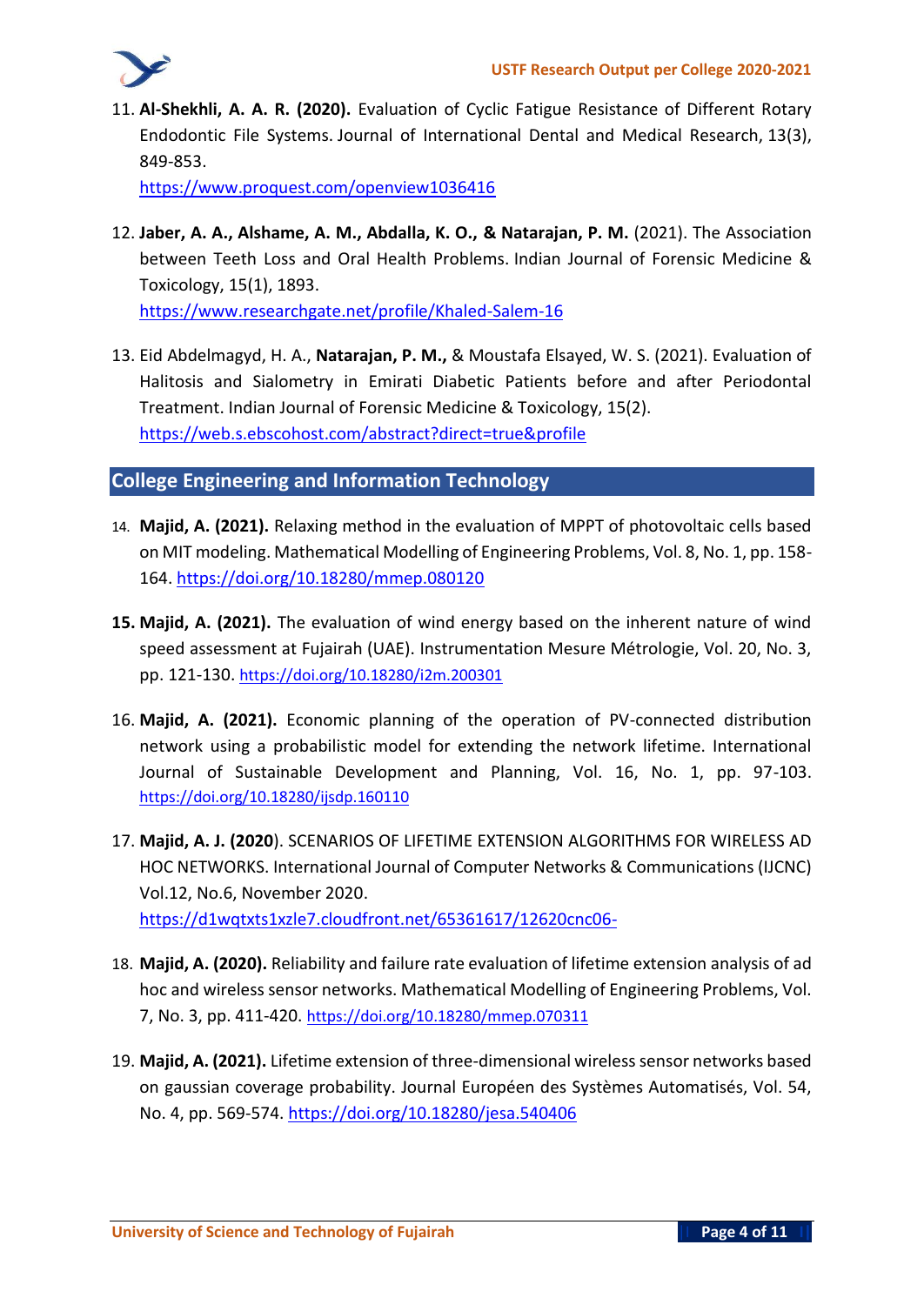- **20. Ali, L., & Dmour, N. A. H. H. A. (2021).** The shift to online assessment due to COVID-19: An empirical study of university students, behaviour and performance, in the region of UAE. Int. J. Inf. Educ. Technol, 11, 220-228**.** <http://www.ijiet.org/vol11/1515-JR555.pdf>
- 21. **Ali, L., & Dmour, N. A. H. H. A. (2020).** OFDM PERFORMANCE WITH TWO-RAY MULTIPATH FADING MODEL USING INET FRAMEWORK SIMULATION. International Journal of Advanced Trends in Computer Science and Engineering. Volume 9, No.5, September - October 2020.

http://www.warse.org/IJATCSE/static/pdf/file/ijatcse306952020.pdf

- 22. **Ali, L. (2021).** Accessible Websites for Everyone—A Case of UAE Universities Websites. International Journal of Information and Education Technology, 11(4). <http://www.ijiet.org/vol11/1506-EL028.pdf>
- 23. **Ali, L. (2021).** The Shift to Online Education Paradigm due to COVID-19: A Study of Student's Behavior in UAE Universities Environment. International Journal of Information and Education Technology, 11(3).

<http://www.ijiet.org/vol11/1501-EL027.pdf>

#### **College of Humanities and Sciences**

- **24. Al-Matalka, F. I. M. (2020).** Attitudes of Jordanian Youths Toward Marriage and its Relationship with Some Variables. أبعــاد, 6)2(, 363-389. <https://www.asjp.cerist.dz/en/article/140615>
- 25. **Osman Ahmed, Asma Ahmed, Elsayed Mohamed, Nserelden Ali, Emad Eldin Omer.**  (2020). The Influence of The Religiosity Map After 1989 On The Sufi Brotherhoods In Sudan. PalArch's Journal of Archaeology of Egypt / Egyptology, 17(9), 9909 - 9918. <https://www.archives.palarch.nl/index.php/jae/article/view/6135>
- 26. **Ziada, K. E., Bakhiet, S. F., & Al-Shafey, A.** (2022). Culture and sexual differences in impulsivity among university students. مجلة كلية الآداب جامعة الفيوم, 14-265 impulsivity among university students 293. [https://journals.ekb.eg/article\\_168036.html](https://journals.ekb.eg/article_168036.html)
- 27. **Magda K. Elobaid,** (2022). The Coverage of the Arab News Channels of the Arab Uprisings in the Light of the Views of a Sample of Sudanese Elite: The Jazira and BBC Arabic as Models, Al Hikma Journal for Communication Studies and Research, Algiers, Algeria.
- 28. **Mathew, A., Burahmah, A., Fanas, S. A., Mahmoud, O., Jaber, M. A., Natarajan, P. M., & Radeideh, A.** (2021). An In-Vitro Comparative Analysis on Root Canal Transportation, Centering Ability, Angle of Curvature Using XP-Endo Shaper and WaveOne Gold Rotary Systems-A CBCT Study. Systematic Reviews in Pharmacy, 12(1), 1572-1580. [doi:10.31838/srp.2021.1.222](http://dx.doi.org/10.31838/srp.2021.1.222)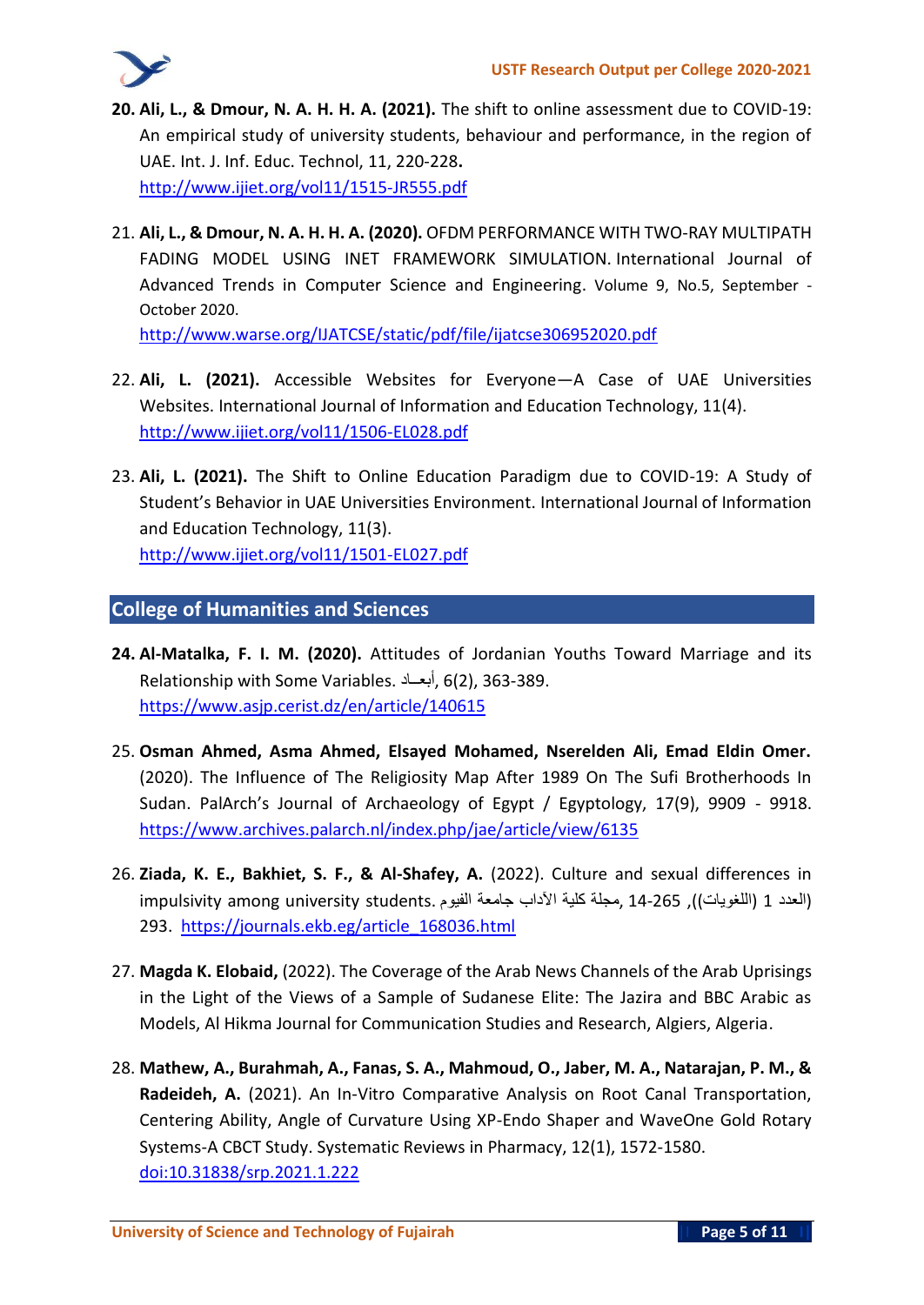

29. **Rashwan, O. (2021).** Simple epidemic peaks of Coronavirus Disease in UAE, 2020. Research Journal in Mathematics, Econometrics and Statistics, 2(1). Retrieved from <https://royalliteglobal.com/jmes/article/view/499>

30 رمضان، إسماعيل، 2020، منظمات المجتمع المدني كمدخل لتحقيق التواصل الاجتماعي لدى الأطفال ضعاف السمع زارعي القوقعة،مجلة الخدمة االجتماعية والدراسات والبحوث االجتماعية، جامعة الفيوم، 2021م.

- 31 رمضان، إسماعيل، 2020، التسويق الاجتماعي وتحقيق استدامة الخدمات الاجتماعية بالمنظمات غير الحكومية، مجلة الخدمة الاجتماعية والدراسات والبحوث الاجتماعية، جامعة الفيوم، المجلد 24، العدد 2، الصفحة 409-359 يونيو 2021م. [https://jfss.journals.ekb.eg/article\\_200985.html](https://jfss.journals.ekb.eg/article_200985.html)
- 32.أسماء، أحمد، 2021، واقع تعليم الخدمة الاجتماعية إلكترونياً وآليات مقترحة لتطويره، مجلة دراسات في الخدمة الاجتماعية، جامعة حلوان، المجلد 54، العدد 3، الربيع 2021، الصفحة 491-522، 2021م. [https://dss.journals.ekb.eg/article\\_167713.html](https://dss.journals.ekb.eg/article_167713.html)
- .33الشافعي**,** أحمد حسين**,** أحمد حسين**.** "ارتقاء سلوک اإليثار في مراحل الطفولة المتأخرة والمراهقة المبکرة والمتأخرة**."** المجلة المصرية للدراسات النفسية، العدد ،111 المجلد الحادي والثالثون – إبريل [\\_](https://journals.ekb.eg/article_164125_383797861f8836e1d5458e0887d81365.pdf)[https://journals.ekb.eg/article\\_164125](https://journals.ekb.eg/article_164125_383797861f8836e1d5458e0887d81365.pdf) .م2021
- 34.الكبيسي، عبد الحميد جاسم، 2020، جمع التكسير بين التأنيث والتذكير عند النحويين. المجلةكلية الآداب-جامعة سوهاج، العدد: 57، أكتوبر 2020 م.

### **College of Law**

- 35.**Al-Rabdi, D., & Ghassan,** I. (2021). Legal Evaluation of the Regulation of the Unified Motor Vehicle Insurance Policy: A comparative Study. Journal Sharia and Law, 2021(87), 3 . [https://scholarworks.uaeu.ac.ae/sharia\\_and\\_law/vol2021/iss87/3/](https://scholarworks.uaeu.ac.ae/sharia_and_law/vol2021/iss87/3/)
- 36 المحمد، خلف محمد، 2019، الضوابط القانونية والشرعية والطبية لتشريح الجثث البشرية لأغراض تعليمية " دراسة علمية شرعية قانونية. مجلة األمن والقانون **-** أكاديمية شرطة دبي، 2021م.
- 37.علي، محمد حسـن عبد الله، 2021، النظام القانوني لحماية البيانات الشـخصـية المعالجة إلكترونياً -دراسـة تحليلية مقارنة في ضـوء الالئحة األوربية وبعض التشـريعات ذات العالقة، مجلة العلوم القانونية**-** جامعة عجمان، 2021م.
- 38 دهمش، أمين عبده محمد، 2021، الأمر الجزائي في القانون الإماراتي دراسة تحليلية مقارنة، بحث مقبول النشر في مجلة الشريعة والقانون - جامعة اإلمارات 21 يوليو 2021م.
- 39.الخالدي، إيناس خلف محمد، 2020، حوكمة استخدام الذكاء الاصـطناعي في العمل القضـائي، مجلة مركز البحوث والدراسات الشرعية**-** كلية دار العلوم**-** جامعة القاهرة، جمهورية مصر العربية، مارس 2021م.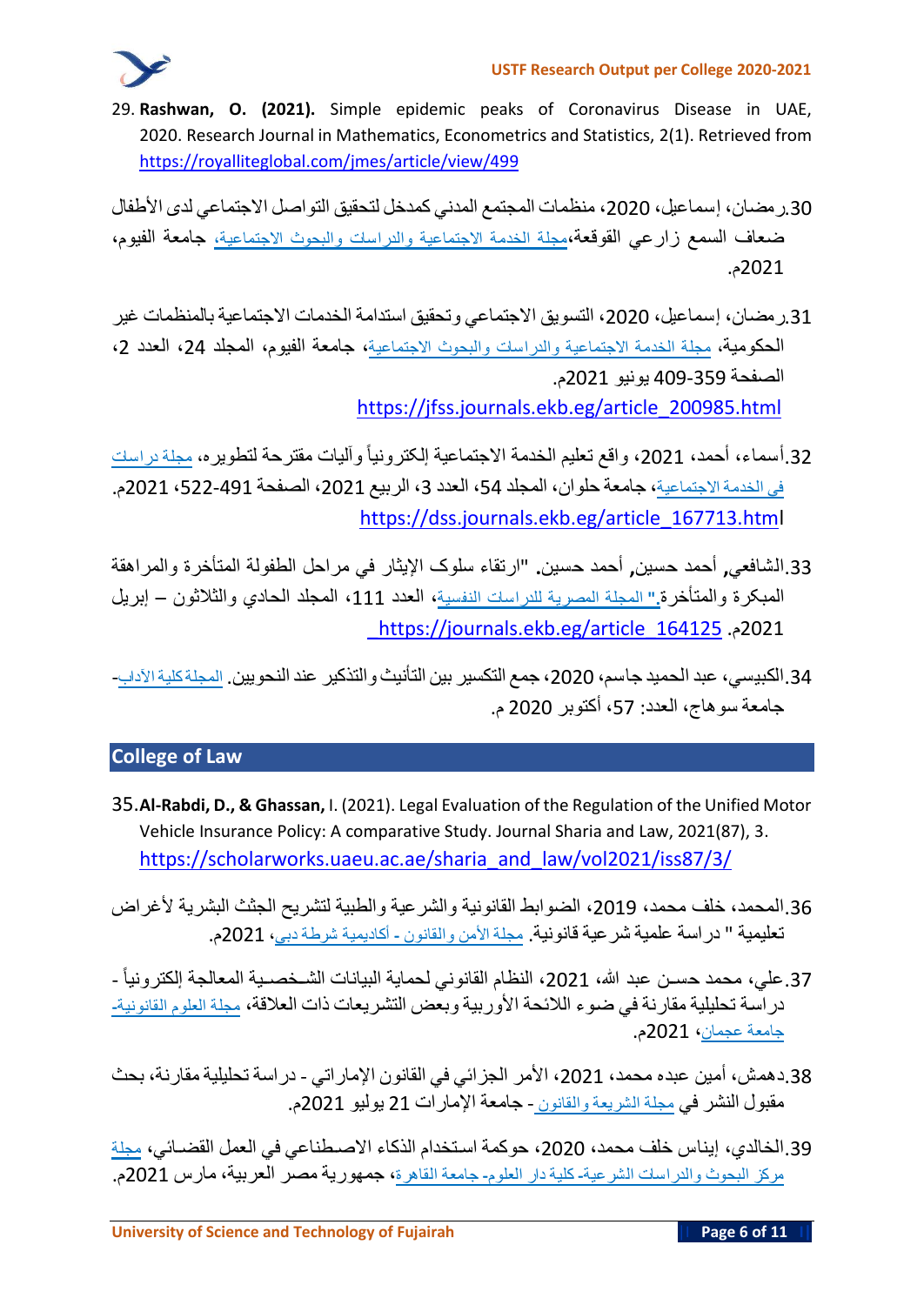

**College of Pharmacy and Health Sciences**

40. Parolia, A., Kumar, H., **Ramamurthy, S**., Davamani, F., & Pau, A. (2020). Effectiveness of chitosan-propolis nanoparticle against Enterococcus faecalis biofilms in the root canal. BMC Oral Health, 20(1), 1-14.

<https://bmcoralhealth.biomedcentral.com/articles/10.1186/s12903-020-01330-0>

- 41. Chitra, E., **Ramamurthy, S**., Mohamed, S. M., & Nadarajah, V. D. (2020). Study of the impact of objective structured laboratory examination to evaluate students' practical competencies. Journal of Biological Education, 1-10. <https://www.tandfonline.com/doi/abs/10.1080/00219266.2020.1858931>
- 42. Parolia, A., Kumar, H., **Ramamurthy, S.,** Madheswaran, T., Davamani, F., Pichika, M. R., ... & Pau, A. (2021). Effect of Propolis Nanoparticles against Enterococcus faecalis Biofilm in the Root Canal. Molecules, 26(3), 715. <https://www.mdpi.com/1420-3049/26/3/715>
- 43. Shahwan, M., Elkaseh, A. M. A., Mageet, A., Arif, M., **Thomas, B., Jaganathan, P.,** ... & Sharmila, K. P. (2021). Role of sToll-like receptors 2 and 4 in stage 2 periodontitis patients with and without type 2 diabetes: A Randomized clinical control trial. Research Journal of Pharmacy and Technology, 14(1), 397-404. <https://rjptonline.org/AbstractView.aspx?PID=2021-14-1-72>
- 44. Bhojaraj, S., Kumar, T. D. A., Ghosh, A. R., Sushmitha, B. S., **Ramamurthy, S.,** Velusamy, T., ... & Qoronfleh, M. W. (2021). Biosimilars: An Update. International Journal of Nutrition, Pharmacology, Neurological Diseases, 11(1), 7. DOI:10.4103/ijnpnd.ijnpnd 96 20
- 45. **Varma, S. R., Damdoum**, M., **Alsaegh, M. A.,** Hegde, M. N., Kumari, S. N**., Ramamurthy, S.**, ... & Khurshid, Z. (2021). Immunomodulatory Expression of Cathelicidins Peptides in Pulp Inflammation and Regeneration: An Update. Current Issues in Molecular Biology, 43(1), 116-126. <https://www.mdpi.com/1467-3045/43/1/10>
- 46. Ray, B., Ramesh, G., **Verma, S. R., Ramamurthy, S.,** Tuladhar, S., Mahalakshmi, A. M., ... & Chidambaram, S. B. (2021). Effects of Telmisartan, an AT1 receptor antagonist, on mitochondria-specific genes expression in a mouse MPTP model of Parkinsonism. Frontiers in Bioscience (Landmark Edition), 26(8), 262-271. <https://www.fbscience.com/Landmark/articles/pdf/Landmark4942.pdf>
- 47. Imran, M., Husseini, G., Awad, N. S., Paul, V., **El-Haj, B. M.**, & Ali, H. S. (2021). An Effective Anticancer Nano-approach for Melanoma and Breast Cancers Using Annona muricate Gold Nanoparticles. <https://actascientific.com/ASPS/pdf/ASPS-05-0782.pdf>
- 48. Heyam Saad Ali., **El-Haj, B. M.**, et al. (2021) "Bioavailability, Bioequivalence, and Pharmacokinetics: Clinical Effectiveness in Drug Development". Acta Scientific Pharmaceutical Sciences 5.10 (2021): 92-100. <https://www.actascientific.com/ASPS/pdf/ASPS-05-0800.pdf>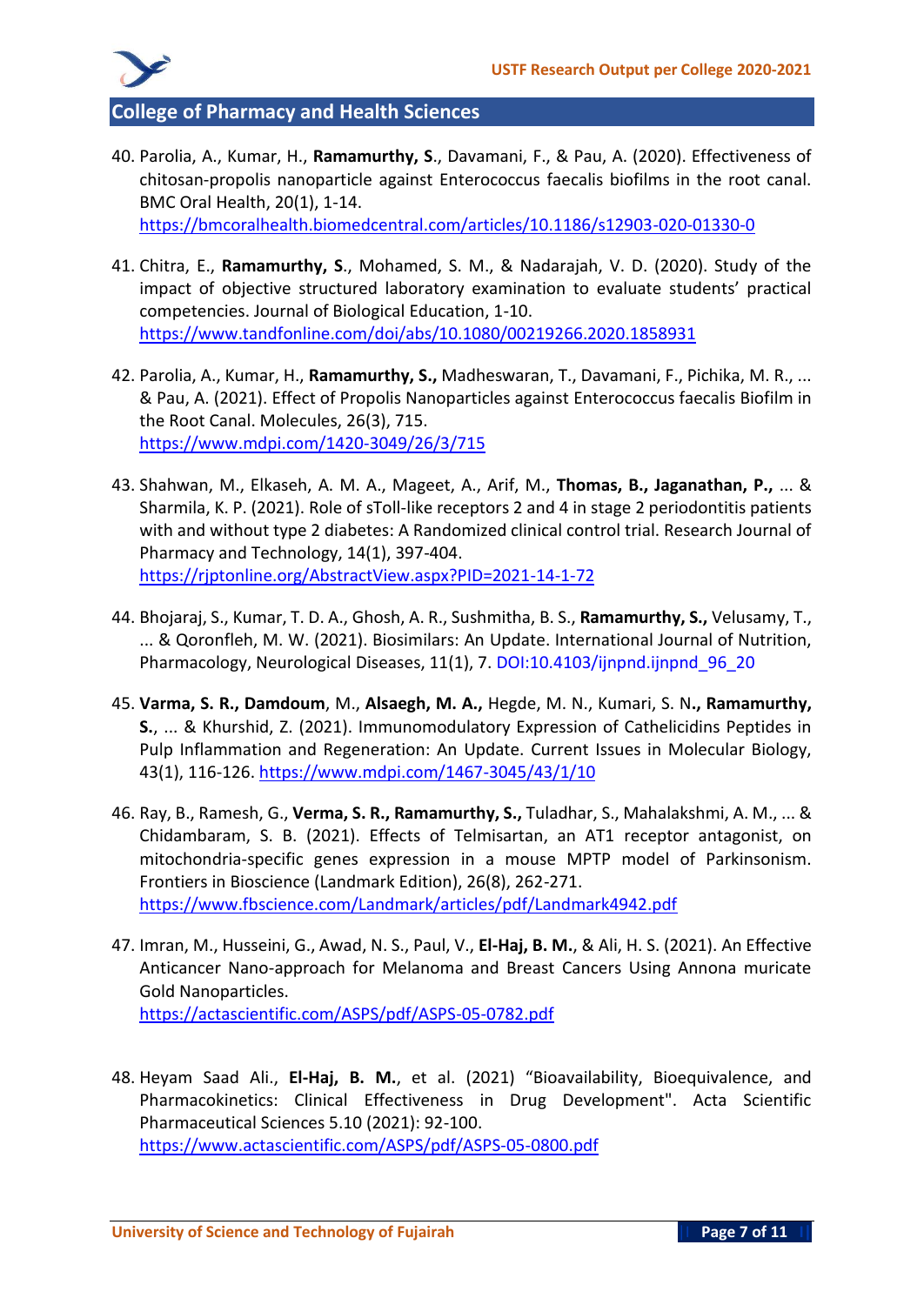

- 49. Hussein, G. M**., Elhaj, B. M.,** & Ali, H. S. Characterization of Drug Delivery Particles in Pharmaceutical Disperse Systems: A Review. Sys Rev Pharm 2021; 12(7): 325-334. [https://www.sysrevpharm.org/articles/characterization-of-drug](https://www.sysrevpharm.org/articles/characterization-of-drug-delivery-particles-in-pharmaceutical-disperse-systems-a-review.pdf)
- 50. Rehman, K., Ali, I., **El-Haj, B. M.,** Kanwal, T., Maharjan, R., Saifullah, S., ... & Shah, M. R. (2021). Synthesis of novel biocompatible resorcinarene based nanosized dendrimervesicles for enhanced anti-bacterial potential of quercetin. Journal of Molecular Liquids, 341, 116921.

<https://www.sciencedirect.com/science/article/abs/pii/S0167732221016457>

- 51. Heyam Saad Ali., **El-Haj, B. M.**, et al. (2021) "Captopril: An Overview of Discovery, Development, and Post-marketing Surveillance as an Effective Anti-hypertensive Drug". Acta Scientific Pharmaceutical Sciences 5.4 (2021): 06-09. <https://actascientific.com/ASPS/pdf/ASPS-05-0695.pdf>
- 52. Hussein, G. M**., Elhaj, B. M.,** & Ali, H. S. (2021). Concepts, Current Status, Approaches in Transdermal Drug Delivery System Technologies. Systematic Reviews in Pharmacy, 12(7), 411-418. [https://www.sysrevpharm.org/articles/concepts-](https://www.sysrevpharm.org/articles/concepts-current-status-approaches-in-transdermal-drug-delivery-system-technologies-82577.html%23cite)
- 53. **Eh-Haj, B. M.** (2021). Metabolic N-Dealkylation and N-Oxidation as Elucidators of the Role of Alkylamino Moieties in Drugs Acting at Various Receptors. Molecules, 26(7), 1917. <https://www.mdpi.com/1420-3049/26/7/1917>
- 54. Ang, L. P., Ng, P. W., Lean, Y. L., Kotra, **Al-Worafi, Y. M.,** V., Kifli, N., Goh, H. P., ... & Ming, L. C. (2021). Herbal products containing aristolochic acids: A call to revisit the context of safety. Journal of Herbal Medicine, 28, 100447. <https://www.sciencedirect.com/science/article/abs/pii/S2210803321000270>
- 55. Ming, L. C., Untong, N., Aliudin, N. A., Osili, **Al-Worafi, Y. M.,** N., Kifli, N., Tan, C. S., ... & Goh, H. P. (2020). Mobile health apps on COVID-19 launched in the early days of the pandemic: content analysis and review. JMIR mHealth and uHealth, 8(9), e19796. <https://mhealth.jmir.org/2020/9/e19796/>
- 56. Jaber, A. A. S., **Al-Worafi, Y. M.,** & Dhabali, A. A. (2021). Patients' beliefs toward generic medication in Yemen. Journal of Generic Medicines, 17411343211039267. **<https://doi.org/10.1177/17411343211039267>**
- 57. **AlWorafi, Y. M.,** Hasan, S., Hassan, N. M., & Gaili, A. A. (2021). Knowledge, Attitude and Experience of Pharmacist in the UAE towards Pharmacovigilance. Research Journal of Pharmacy and Technology, 14(1), 265-269. [https://www.proquest.com/openview/](https://www.proquest.com/openview/06a3a92a58ca07dba09dae0077a01534/1?pq-origsite=gscholar&cbl=1096441)
- 58. Othman, G., Ali, F., **Ibrahim, M. I. M., Al-Worafi, Y. M.,** Ansari, M., & Halboup, A. M. (2020). Assessment of Anti-Diabetic Medications Adherence among Diabetic Patients in Sana'a City, Yemen: A Cross Sectional Study. Journal of Pharmaceutical Research International, 114-122.

<https://journaljpri.com/index.php/JPRI/article/view/30761>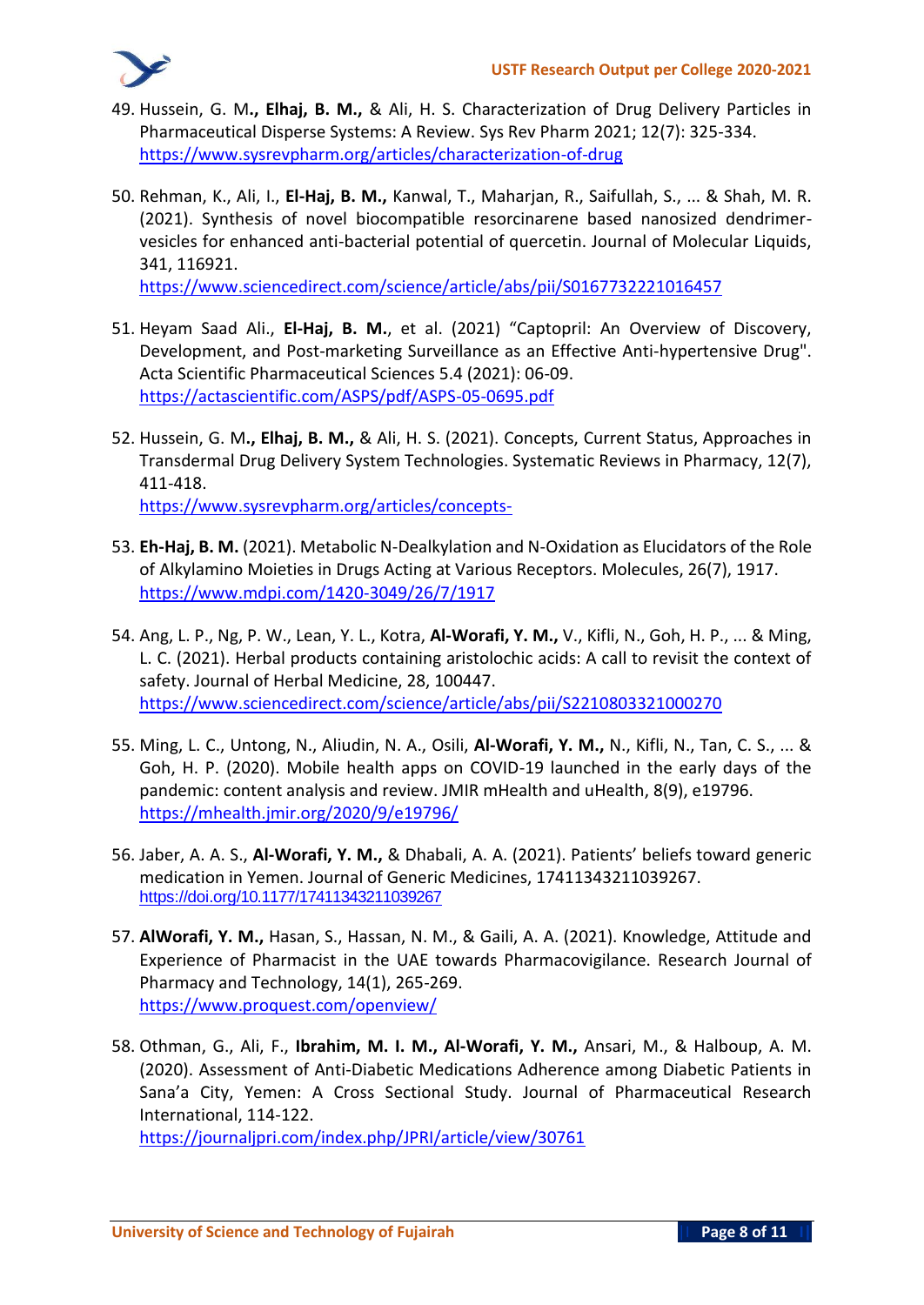

- 59. Khan, T. M., Tahir, H., Salman, M., Mustafa, Z. U., **Al-Worafi, Y. M.,** Raza, M. H., Asif, N., ... & Baig10, M. R. (2021). General anxiety predictors among frontline warriors of COVID: cross-sectional study among nursing staff in Punjab, Pakistan. Arch Pharm Pract, 1, 40. <https://doi.org/10.51847/A0j3y5qmHp>
- 60. Ming, L. C., Untong, N., Aliudin, N. A., Osili, N., Kifli, N., **Al-Worafi, Y. M.,** Tan, C. S., ... & Goh, H. P. (2020). Mobile health apps on COVID-19 launched in the early days of the pandemic: content analysis and review. JMIR mHealth and uHealth, 8(9), e19796. <https://mhealth.jmir.org/2020/9/e19796/>
- 61. Choudhry, F. R., Munawar, K., Kassab, Y. W., Bakrin, F. S., **Al-Worafi, Y. M.,** & Khan, T. M. (2021). Public Perception About the Zika Virus in Working Professionals: A Qualitative Inquiry. International quarterly of community health education, 41(2), 199-207. <https://journals.sagepub.com/doi/abs/10.1177/0272684X20916621>
- 62. Rehman, I. U., Han, L. L., Khan, T. M., **Alworafi, Y.,** & Suleiman, A. (2021). Comparative Analysis of Chronic Kidney Disease-Associated Pruritus: A Multi-Ethnic Study among Patients on Hemodialysis. Archives of Pharmacy Practice, 12(2). <https://doi.org/10.51847/Asmu6akyOy>

## **D. Published Articles in Conference Proceedings**

### **College of Law**

.1 الخـالـدي، إينـاس خلف محمـد، ،2020 المتطلبـات القـانونيـة للبنوك االســــالميـة الرقميـة: النموذج الاماراتي، مؤتمر الشارقة الدولي الثالث في الاقتصاد الإسلامي، الإمارات العربية المتحدة، إبريل 2021م.

### **College Engineering and Information Technology**

- 2. **Majid, A. J.** (2021, February). The Use of a Probabilistic Model for the Economic Operation and Lifetime Extension of a Photovoltaic-Wind Distribution Network. In 2021 6th International Conference on Renewable Energy: Generation and Applications (ICREGA) (pp. 63-69). IEEE.
- 3. **Majid, Amir J**. (2020). Lifetime Extension of Distributed Power Networks by Evaluating the Joint Gaussian Probabilities of the Power Coverage of Generators to Load Centers Demand, 2nd African International Conference on Industrial Engineering and Operations Management, Harare, Zimbabwe, December 7-10, 2020.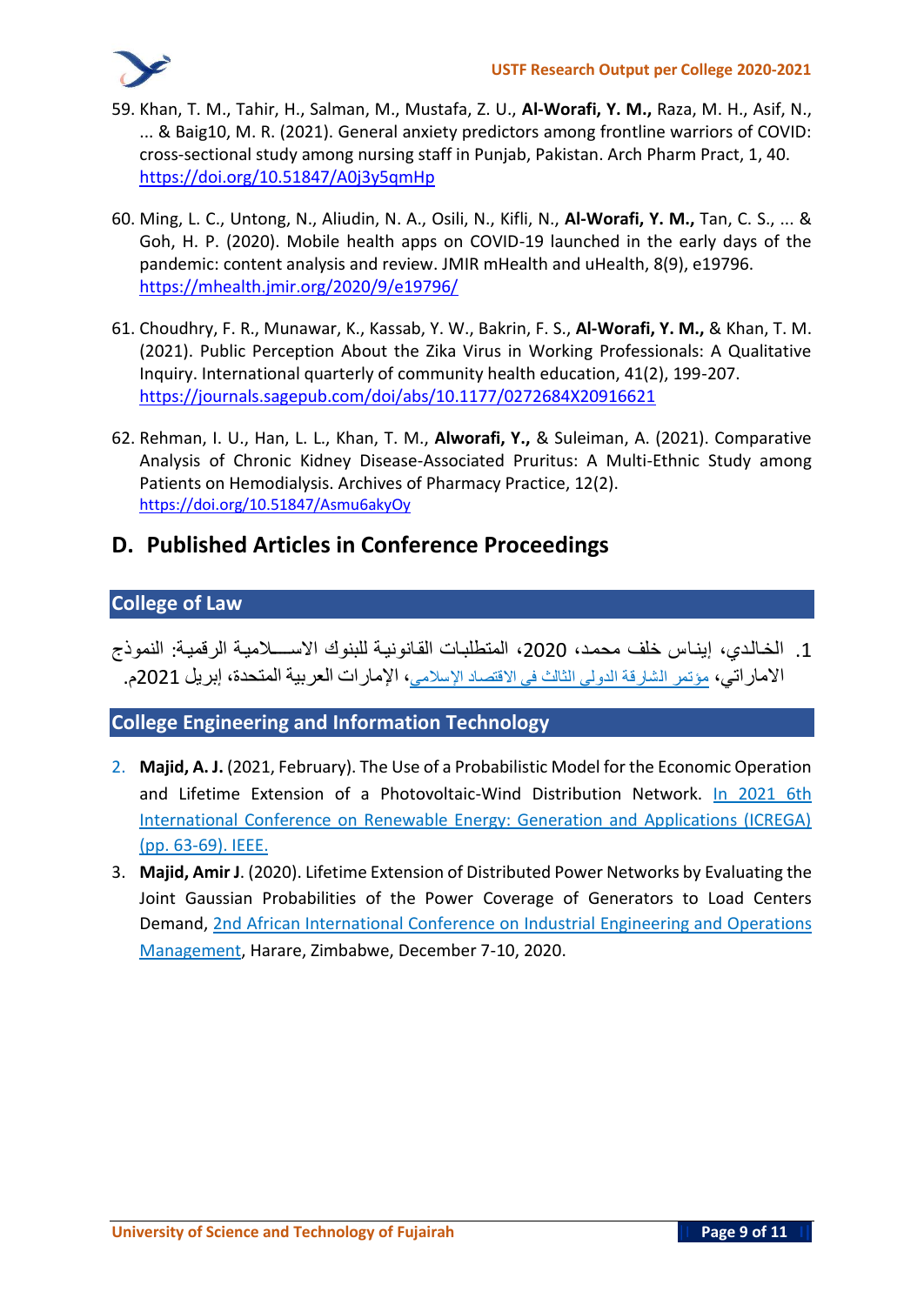

# **II. Scientific Work Accepted for Publication**

### **A. Books Accepted for Publication**

#### **College of Pharmacy and Health Sciences**

- 1. **Al-Worafi, Y. M**. (2021). Handbook of Medical and Health Sciences in Developing Countries: Education, Practice and Research. Springer Nature, ISBN: 978-3-030-74786-2.
- 2. **Al-Worafi, Y. M.** (2021). Clinical Cases in Medication Safety Case Studies. Academic Press, imprint of Elsevier.
- 3. **Al-Worafi, Y. M.** (2020). Patient Safety in Developing Countries: Education, practice and research. Taylor and Francis.
- 4. **Al-Worafi, Y. M.** (2020). Online pharmacy education, practice, and research: A comprehensive guide for pharmacy educators, students, partitioners, and researchers. Taylor and Francis.

### **B. Journal Articles Accepted for Publication College Dentistry**

- 1. **Eurm K.,** M. Muslim, Yusra S., Hira M. (2020). Anti-microbial efficacy of Calcium-hydroxide, 0.02% chlorhexidine, 1% metronidazole and chitosan as intracanal medicament – a double-blind invitro study. International Journal of pathology.
- 2. **Sueiman. E, Asok Mathew**, 2020, The Mean Overjet in Libyan Children and the relationship between increased overjet and incisors trauma, for publication with Indian Journal of Dental Research.
- 3. **Asok Mathew**, Abdul Latif Bumrah, Salem Abu Fanas, Okba Mahmoud, Mohammed Jaber, **Prabhu Manickam Natrajan, Ahmed Radeideh,** An in-vitro comparative analysis on root canal transportation, centering ability, angle of curvature using XP-endo® Shaper and Wave One® Gold rotary systems -A cone-beam computed tomography study, Systematic reviews in Pharmacy.
- 4. **Prabhu Manickam Natrajan,** Evaluation of halitosis and sialometry in Emirati diabetic patients before and after periodontal treatment, Indian Journal of Forensic Medicine & Toxicology.
- 5. **Prabhu Manickam Natrajan,** An overview of the chairside diagnostic techniques in Periodontics, research journal of pharmacy and technology.
- 6. **Prabhu Manickam Natrajan,** Clinical and CT Scan Evaluation of The Efficacy of Block Allograft in Lateral Ridge Augmentation, Brazilian Dental Journal.